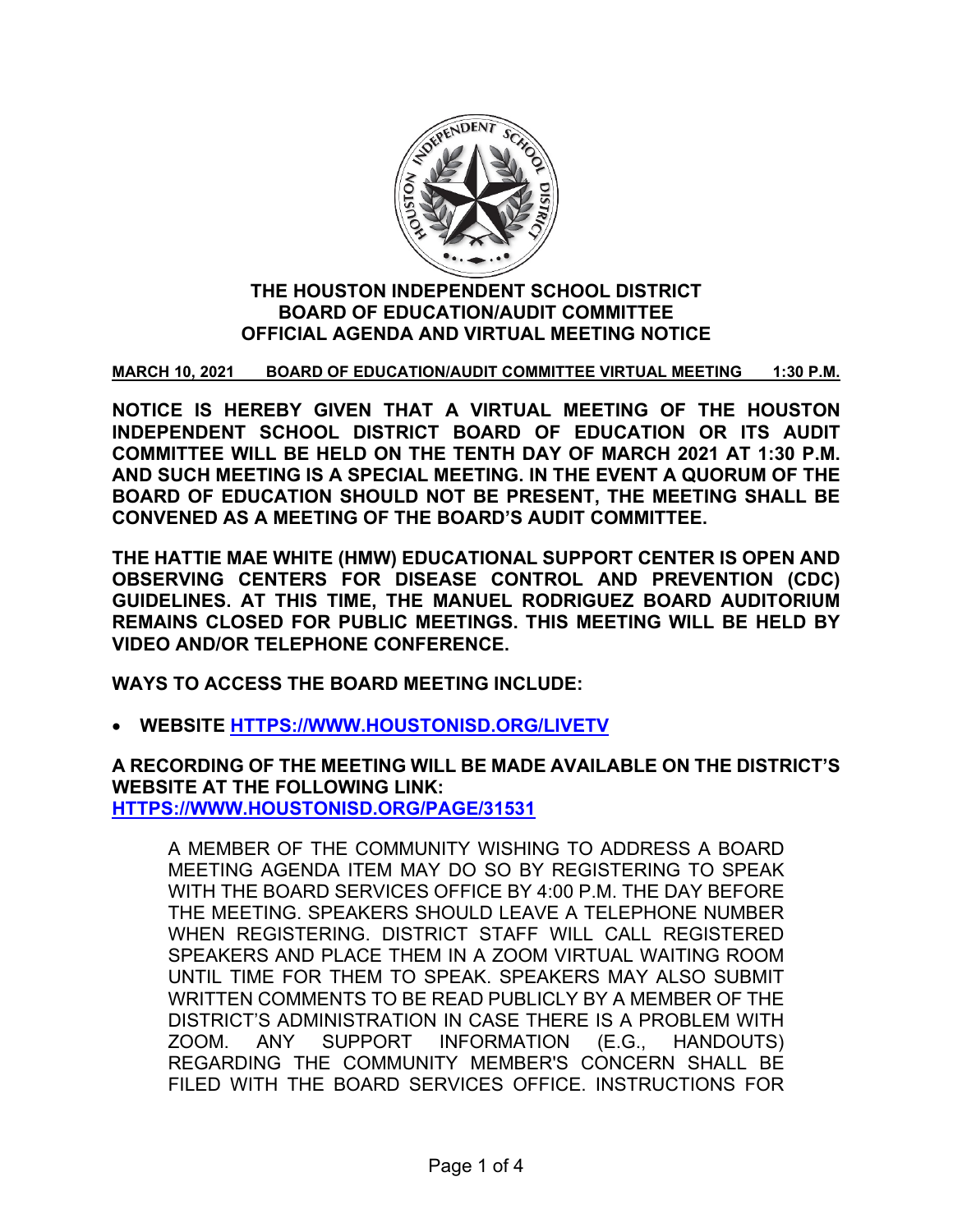REGISTERING TO SPEAK AND SUBMITTING WRITTEN COMMENTS ARE AVAILABLE AT: [HTTPS://WWW.HOUSTONISD.ORG/PAGE/32478.](https://www.houstonisd.org/Page/32478)

#### **THE ITEMS ON THIS AGENDA MAY BE TAKEN IN ANY ORDER.**

**NO AGENDA OR DISTRICT BUSINESS WILL BE DISCUSSED EXCEPT AS NOTICED BELOW.**

**1:30 P.M.**

- **CALL TO ORDER**
- **CONSIDERATION AND APPROVAL OF MINUTES FROM PREVIOUS MEETINGS**
- **SPEAKERS TO AGENDA ITEMS**
- **PLAN AUDIT COMMITTEE MEETING CALENDAR FOR THE YEAR**
- **DEVELOP PROFESSIONAL DEVELOPMENT PLAN FOR THE YEAR**
- **DETERMINE AUDIT COMMITTEE SELF-EVALUATION CRITERIA INCLUDING COMMITTEE ATTENDANCE AND PROFESSIONAL DEVELOPMENT**
- **MONITOR PROGRESS OF INTERNAL AUDIT PLAN AND DISCUSS SPECIFIC AUDITS**
- **RECEIVE ETHICS AND COMPLIANCE UPDATE**
- **DISCUSS AND PLAN AUDIT COMMITTEE TRAINING FOR CALENDAR YEAR 2021**
- **RECEIVE LEGISLATIVE BUDGET BOARD (LBB) UPDATES AND DISCUSS SYSTEM FOR MONITORING PROGRESS**
- **CHIEF AUDIT EXECUTIVE'S UPDATE FOR THE OFFICE OF INTERNAL AUDIT**
- **CLOSED SESSION**

**ADJOURN TO CLOSED SESSION UNDER SECTIONS 551.004, 551.071, 551.072, 551.073, 551.074, 551.076, 551.082, 551.0821, 551.083, 551.084, AND 551.089 OF THE TEXAS GOVERNMENT CODE FOR THE FOLLOWING PURPOSES:**

## **CLOSED SESSION (CLOSED TO THE PUBLIC)**

#### **1. PERSONNEL**

- a) Deliberate the duties of the chief audit executive and audit staff; mid-year evaluation of the chief audit executive, consideration of compensation, and contractual provisions.
- b) Ethics and Compliance Update: Status of AlertLine Cases.

## **2. LEGAL**

- a) Matters on which the district's attorney's duty to the district under the Code of Professional Responsibility clearly conflicts with the Texas Open Meetings Law, including specifically any matter listed on this agenda and meeting notice.
- b) Pending or contemplated litigation matters and status report.

# **RECONVENE IN OPEN SESSION AND POSSIBLE ACTION ON MATTERS DISCUSSED IN CLOSED SESSION**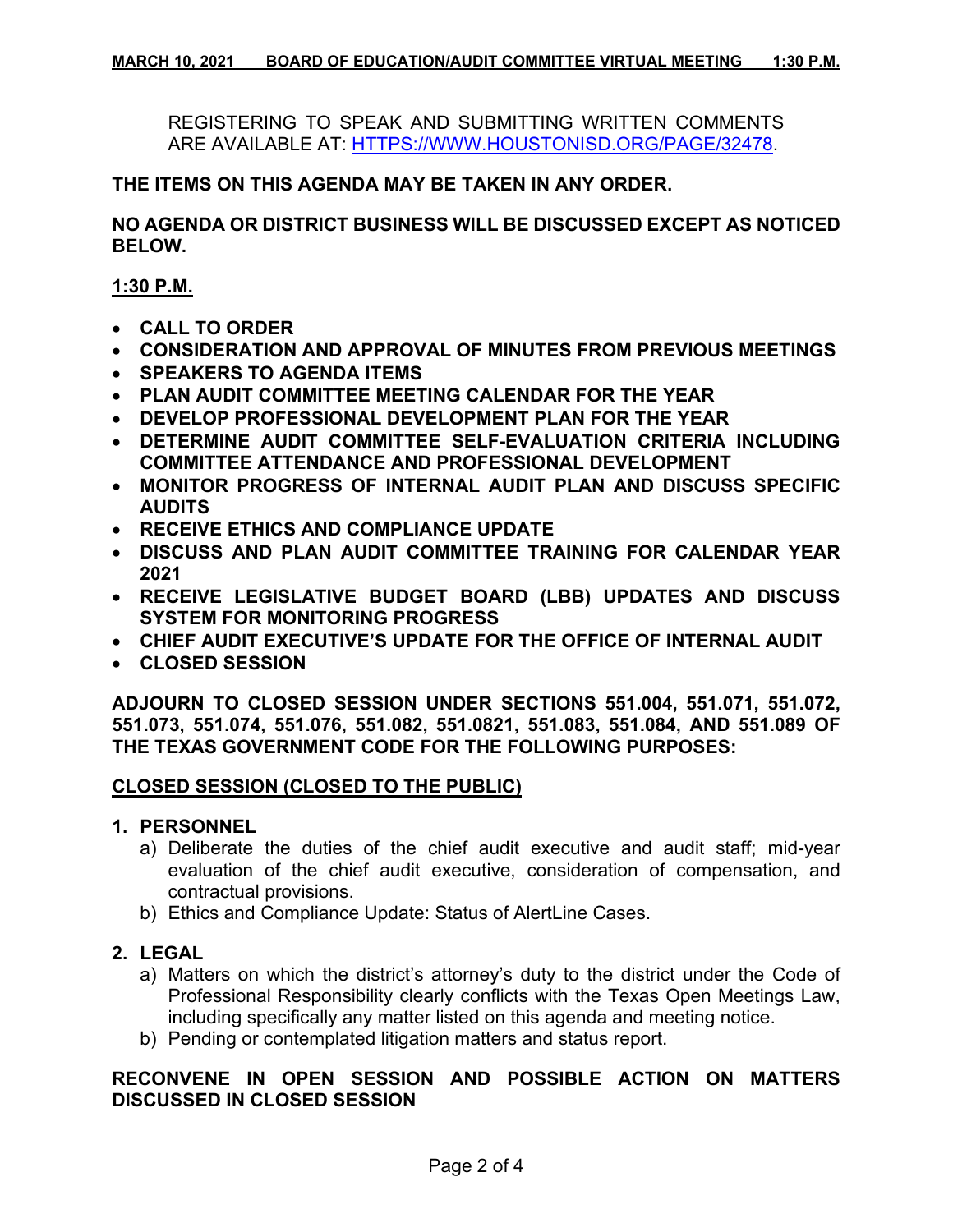#### **CLOSED SESSION AUTHORIZATION DURING MEETING**

**If during the course of the meeting covered by this notice the board should determine that a closed or executive meeting or session of the board should be held or is required, then such closed or executive meeting or session as authorized by Chapter 551 of the Texas Government Code (the Open Meetings Act) will be held by the board at the date, hour, and place given in this notice or as soon after the commencement of the meeting covered by this notice as the board may conveniently meet in such closed or executive session concerning any and all subjects and for any and all purposes permitted by Section 551.071 through Section 551.089 inclusive of said Open Meetings Act including, but not limited to:**

- **Section 551.071 For the purpose of a private consultation with the board's attorney on any or all subjects or matters authorized;**
- **Section 551.072 For the purpose of discussing the purchase, exchange, lease, or value of real property;**
- **Section 551.073 For the purpose of discussing negotiated contracts for prospective gifts or donations to the District;**
- **Section 551.074 For the purpose of considering the appointment, employment, evaluation, reassignment, duties, discipline, or dismissal of a public officer or employee or to hear complaints or charges against a public officer or employee;**
- **Section 551.076 For the purpose of deliberating the deployment, or specific occasions for implementation, of security personnel or devices, or a security audit;**
- **Section 551.082 For the purpose of considering discipline of a public school child or children, or to hear a complaint or charge brought against a school district employee by another school district employee;**
- **Section 551.0821 For the purpose of deliberating a matter regarding a public school student if personally identifiable information about the student will necessarily be revealed by the deliberation;**
- **Section 551.083 For the purpose of considering the standards, guidelines, terms, or conditions the board will follow, or instruct its representatives to follow, in consultation with representatives of employee groups in connection with consultation agreements provided for by Section 13.901 and/or Section 11.151(b) of the Texas Education Code;**
- **Section 551.084 For the purpose of excluding any witness or witnesses from a hearing during the examination of another witness; and**
- **Section 551.089 For the purpose of deliberating security assessments or deployments relating to information resources technology, network security information as described by Section 2059.055(b), or the deployment, or specific occasions for implementation, of security personnel, critical infrastructure, or security devices.**